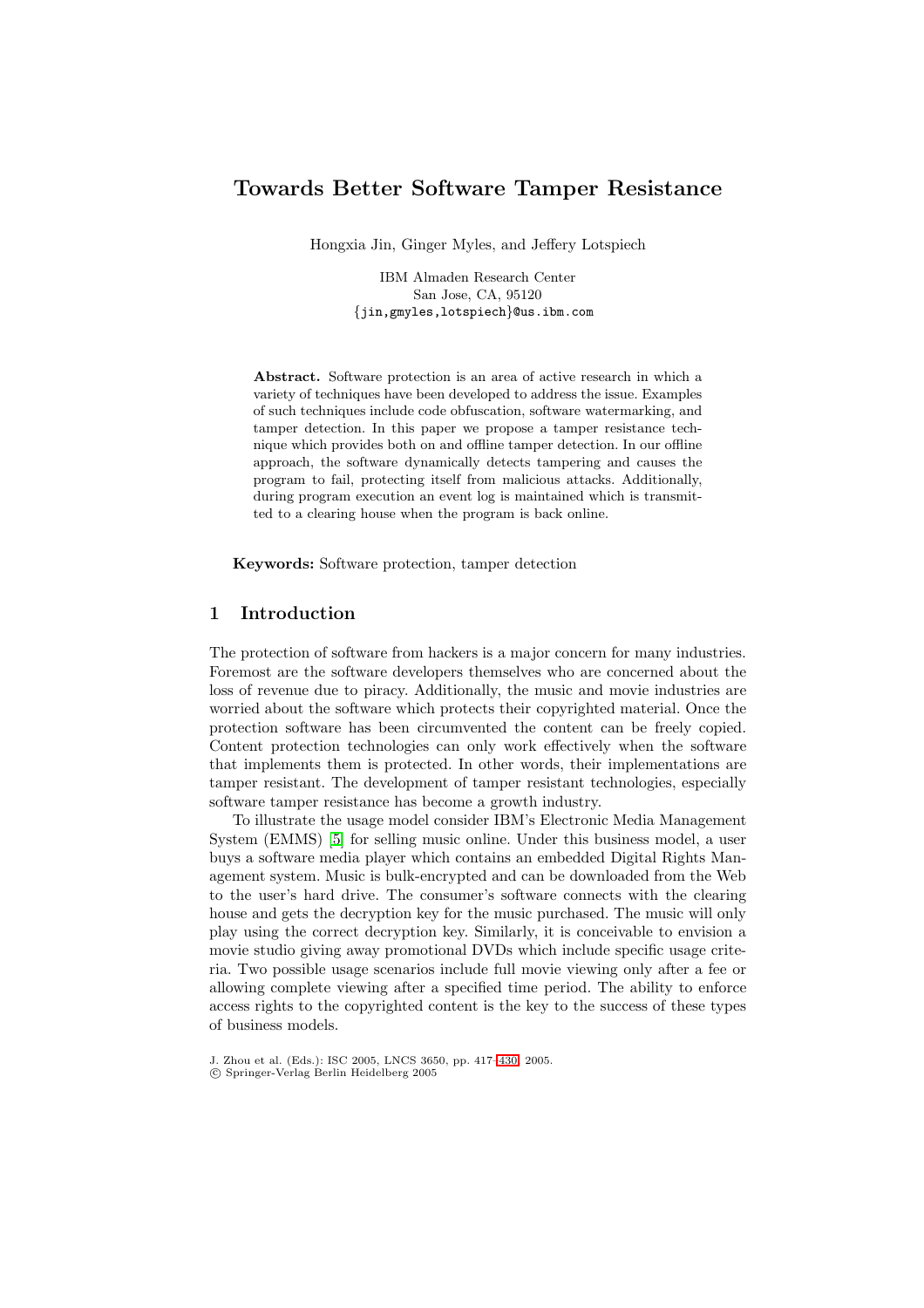Tampering with the software is usually done through reverse engineering. Software tamper resistance, which refers to the art and science of protecting software from unauthorized modification, distribution and misuse, provides a powerful way to protect software from such activities. In this paper we propose a software protection technique directed at client-side software running on a potentially hostile host. Our approach provides both on and offline tamper detection. In the offline environment the software dynamically, self-detects tampering and causes the program to fail. As the program executes an event log is maintained. During online execution the log is transmitted to a clearing house where it is analyzed for evidence of tampering.

## **2 Background**

Many techniques have been developed to solve the problem of protecting the host against the potentially hostile actions of the software it is running. Relevant work in this area includes Java Security [\[2\]](#page-13-1) and Proof-carrying Code [\[8\]](#page-13-2). To combat such an attack requires restricting the actions of the malicious program. Tamper resistance addresses the opposite concern, running trusted code on untrusted hosts. It should be noted that it is much more difficult to combat a malicious host than it is to combat a malicious program. Since the host has full control over the software's execution, it is generally believed that given "enough" time, effort, and/or resources a sufficiently determined attacker can completely break any piece of software.

The issue of software protection can be addressed from either a software or hardware-based approach. Hardware-based techniques generally offer a higher level of protection but at the cost of additional expenses for the developer and user inconvenience. Additionally, software is purchased and distributed over the Internet which makes the use of certain hardware-based techniques, such as dongles or smartcards, infeasible. Tamperproof CPUs are another hardwarebased solution, however this type of hardware is not widely used.

Software-based approaches address the issues of cost and user convenience but the protection is usually easier for an adversary to circumvent. One technique to prevent tampering is to increase the difficulty for hackers to attack the software. Several techniques have been proposed in this direction. Code obfuscation [\[1,](#page-13-3) [6\]](#page-13-4) attempts to transform a program into an equivalent one that is more difficult to understand through static and dynamic analysis. The major drawbacks of all obfuscation approaches are that by necessity they are ad hoc and often introduce additional overhead.

Another software-based technique, which can provide provable protection against tampering, is to encrypt programs and execute them without the need for decryption. Sander and Tschudin proposed one such technique [\[9\]](#page-13-5). Their technique relies on identifying specific classes of functions, namely polynomials and rational functions. Since not all programs contain such functions the technique has limited applicability.

Customization can protect a program from tampering by making different copies of the software for different users. Distributing alternate versions can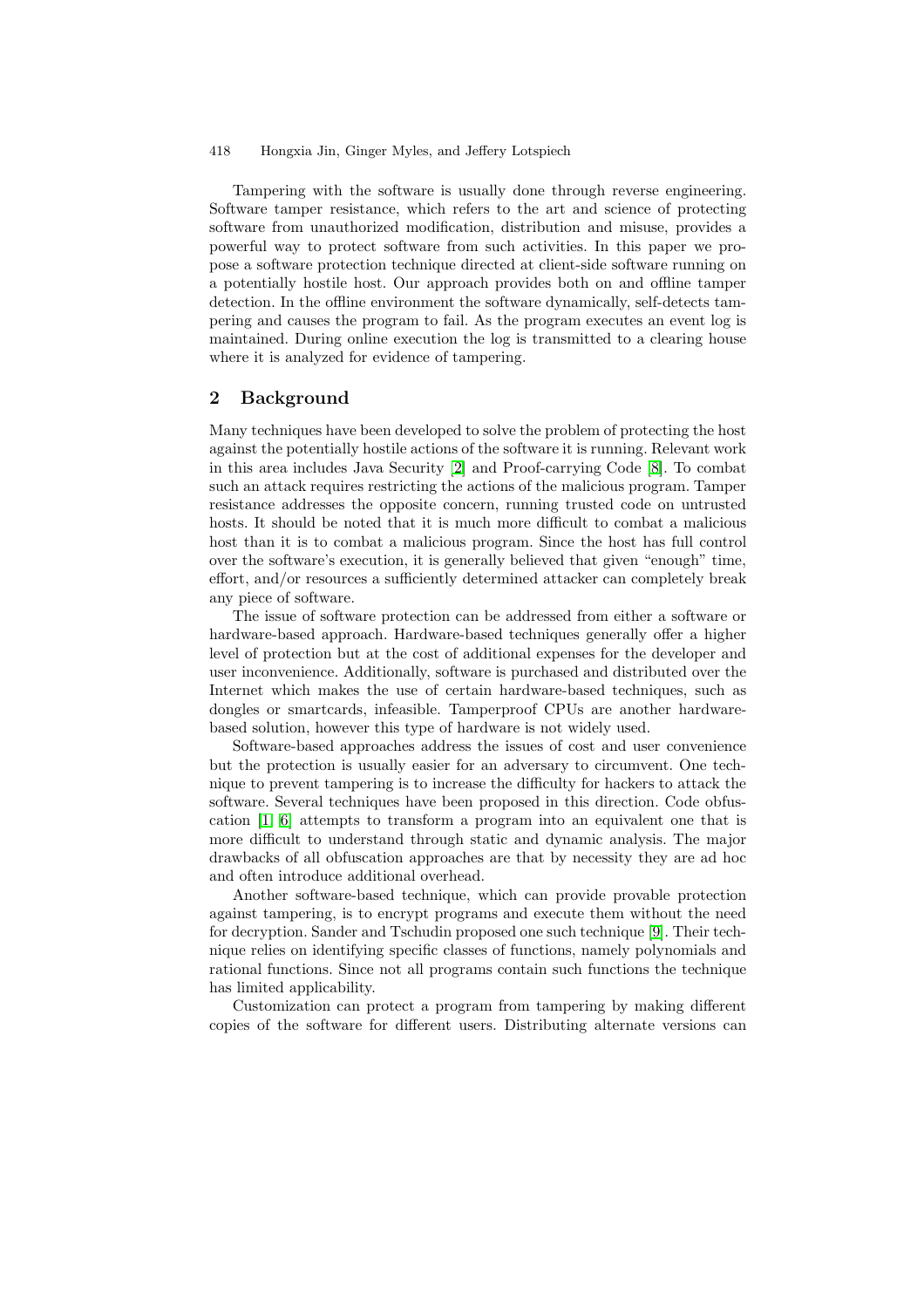better defend against "break-once, break everywhere" attacks. When one version of a program is broken and its patch is published, other users cannot exploit the patch to break their copy.

Software-based techniques also include tamper detection and tamperproofing. In order to detect tampering, it may be necessary for the software to leave behind evidence during execution. The evidence is examined later to provide evidence of tampering and to determine the appropriate course of action. In this paper we present a scheme that seamlessly combines several of the above described approaches to provides both on and offline tamper detection.

## **3 Design Objectives**

Most of the research in the area of software protection conducted thus far is ad hoc without provable security guarantees. The area of tamper resistance is no different, and is seen more as a black art than a science. Standards to measure the effectiveness of tamper resistance techniques do not currently exist. In order to push towards a standardized criteria for tamper resistant algorithms, we outline our design considerations below.

The goal of any tamper resistance technique is to prevent an adversary from altering or reverse engineering the program. Overall, a good technique should be comprehensive, stealthy, flexible and have low overhead. The ideal objective is to prevent modifications in the program. However, a more realistic objective is to make modification difficult, detect it and take action against it. Below are objectives to defend against various attacks.

- **–** The technique should be able to detect small changes, even a single bit, in essential portions of the program.
- **–** The use of a debugger or similar tools should be detected regardless of whether or not the debugger relies on modifying the code.
- **–** Tampering should be detected in a timely manner so that temporary modifications are not missed. A dynamic attack can make temporary modifications to the program but restore it back to normal after completion.
- **–** The response mechanism should be separate from the detection mechanism. This will increase the stealth of the entire mechanism and permit flexible responses based on the type of tampering detected.
- **–** The detection mechanism should be stealthy and obfuscated to limit static attacks.
- **–** A variety of detection mechanisms should be used throughout the program to increase the level of analysis required to detect the protection.
- **–** It is preferable that the detection mechanism is customized for different copies of the program. This aids in defending against automated systematic attacks.
- **–** The detection mechanism should provide complete and comprehensive coverage.
- **–** The response mechanism should be stealthy and/or obfuscated. Ideally it should blend in with normal program behavior to make it hard to detect.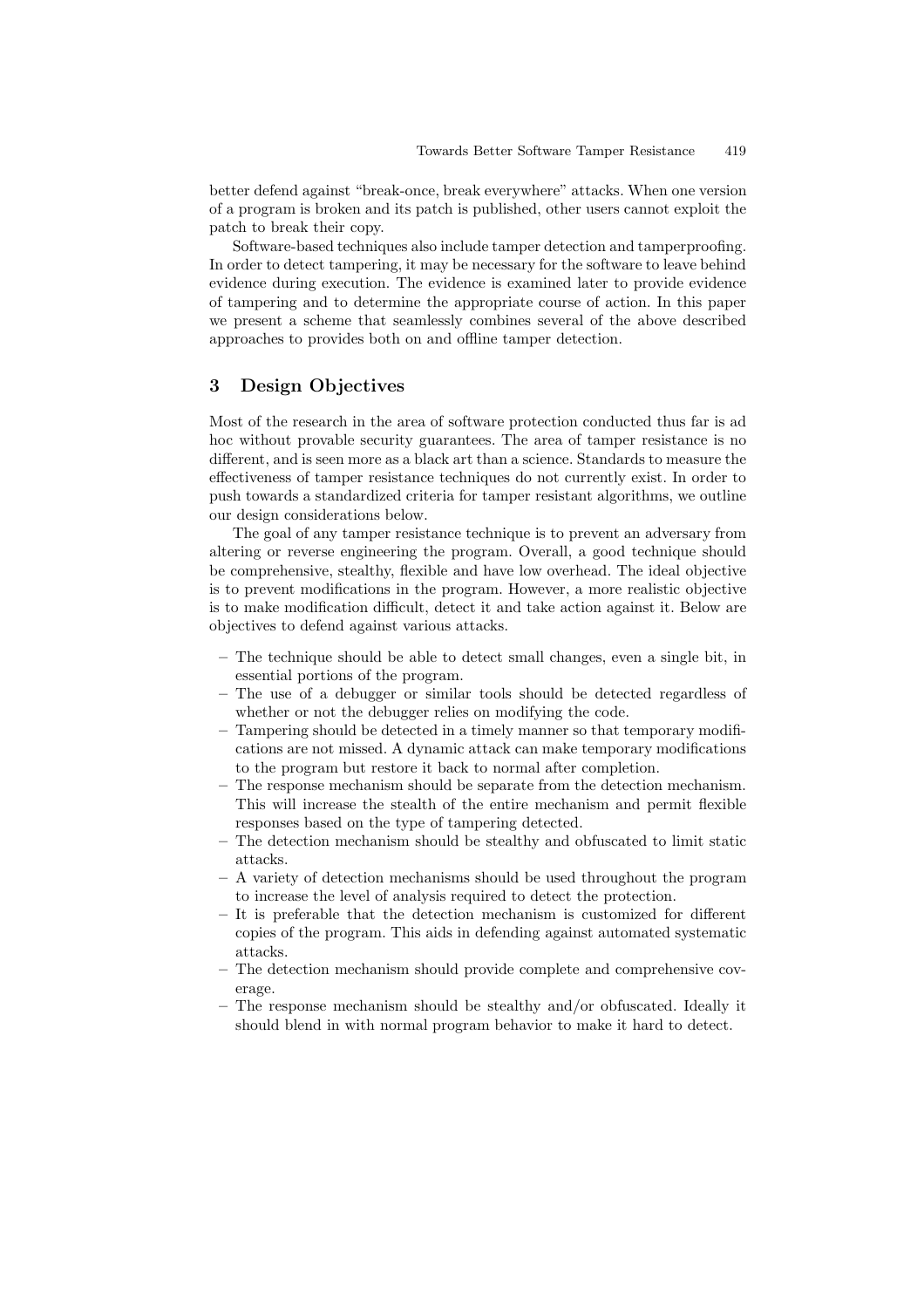- 420 Hongxia Jin, Ginger Myles, and Jeffery Lotspiech
	- **–** The response mechanism should be customized to different copies of the program. Understanding and disabling one would not disable others.
	- **–** If using installation patches, the patch should be stealthy and not reveal information about the mechanism.
	- **–** If the program is customized by user, the scheme must consider defending against collusive attacks.
	- **–** To make it difficult for hackers to understand/disable the scheme, a single point of failure should be avoided.

## **4 Design Assumptions**

The proposed tamper detection techniques make the assumption that an attacker will make at least one initial failure before the software is completely understood. Such an assumption has limitations when dealing with professional hackers who are equipped with extensive computing resources. Given the proper resources an attacker can completely or partially replicate the state of the program execution to another machine. Of course, finding useful information from the large number of states recorded is no easy job. In fact, it may even be an intractable task. However, because it is known that attacks are often performed in a simulated and instrumented environment, the proposed techniques incorporate features which limit the effectiveness of the attack tools. This has the effect of limiting the weaknesses associated with our assumption in many attack scenarios.

## **5 Proposed Tamper Detection Technique**

The proposed tamper detection technique consists of two united parts to provide software protection in both on and offline environments. The two techniques are based on the central underlying theme of key evolution and integrity checks. Since the available resources vary in the on and offline environments the two approaches uniquely build from the common base. The online technique records execution events in a tamper resistant log thereby producing an audit trail for anomaly detection. The offline version is able to use the execution events to self-detect abnormalities.

A key aspect of the scheme is the use of integrity checks. An integrity check is an inserted section of code used to verify the integrity of the program and to detect active debugging. Integrity checks are triggered during software execution. For example, one of the integrity checks could choose a block of code and calculate its checksum. If the hacker attempts to store breakpoints or to modify the code, even if the modification is very slight, the checksum will be wrong. When trying to detect the presence of a debugger, the elapsed time of executing from one point to another can be used as an integrity check. These simple integrity checks are just for illustration purpose. In practice a variety of stealthy integrity checks are used. Often these checks are customized to address the specific requirements of the application. Due to the nature of integrity checks they are often regarded as trade secrets. Publishing details of the exact checks used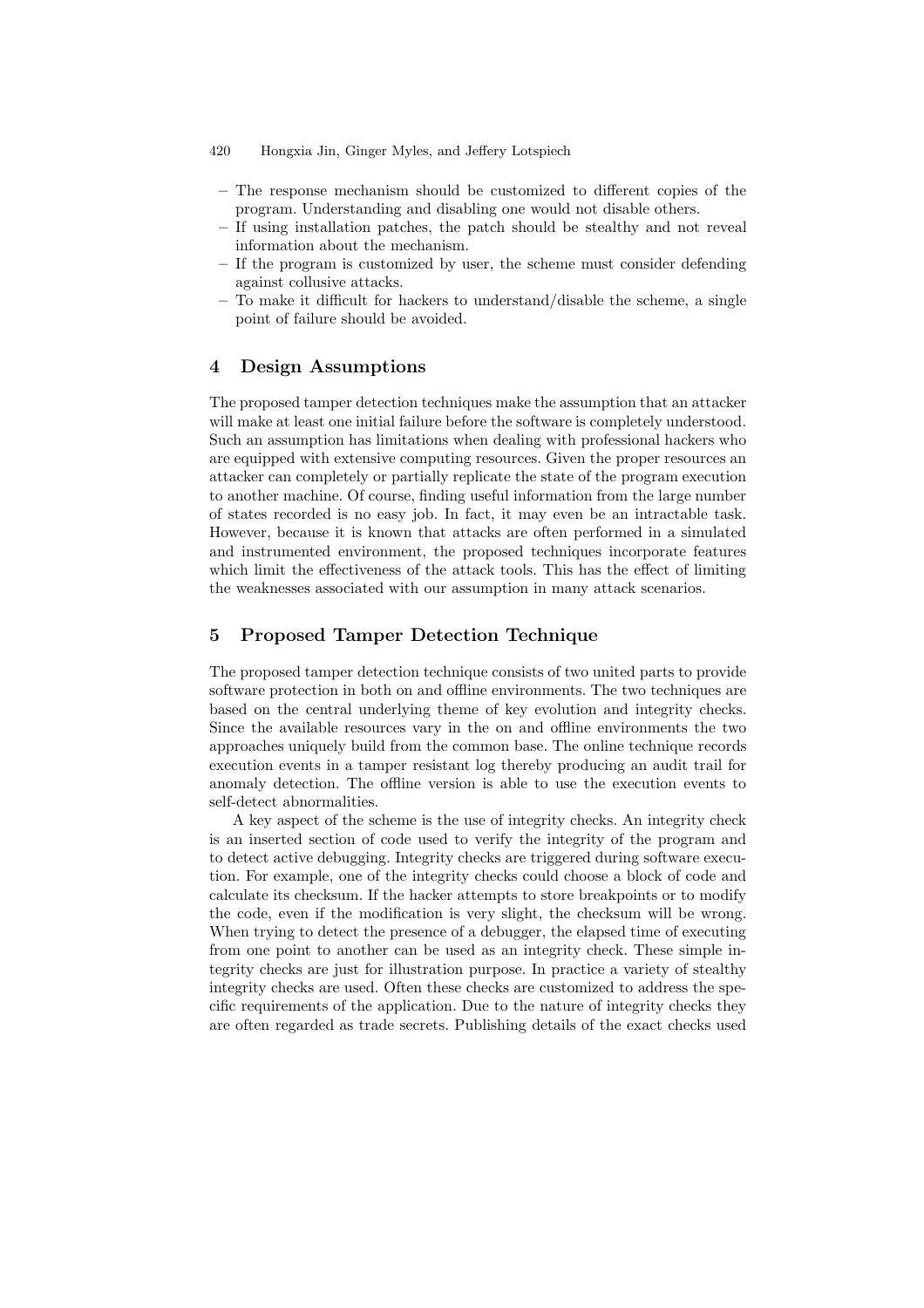would decrease the potency. This is true of most techniques aimed at providing tamper resistance.

#### **5.1 Online Tamper Detection**

The online tamper detection portion of the scheme is based on a technique we previously developed [\[4\]](#page-13-6). In this section we provide a summary of the technique so that it is clear how the on- and offline schemes are united to form a stronger tamper detection mechanism. To protect the application using the online scheme, integrity check code is embedded throughout the original application. As the program executes the results of the integrity checks are recorded in an event log. At periodic intervals the log is transmitted back to a clearing house where the entries are examined for evidence of tampering.

The event log plays an important role in the detection scheme. Ideally, the integrity check logging process would be accomplished in a stealthy manner which is undetectable by the attacker. Unfortunately such an event is unlikely in a scenario where the attacker has full access to the software. Therefore, precautions must be taken to ensure that an attacker cannot damage the entries.

To this end we have developed a tamper resistant method for logging the integrity check results. The basic idea is that the log entries are dependent on a key that evolves through a one-way function. Because the evolution is one-way the attacker is unable to use the current information to forge previously recorded log entries. Figure [1](#page-4-0) illustrates one possible approach for the tamper resistant log [\[4\]](#page-13-6).



<span id="page-4-0"></span>**Fig. 1.** A way to perform tamper resistant logging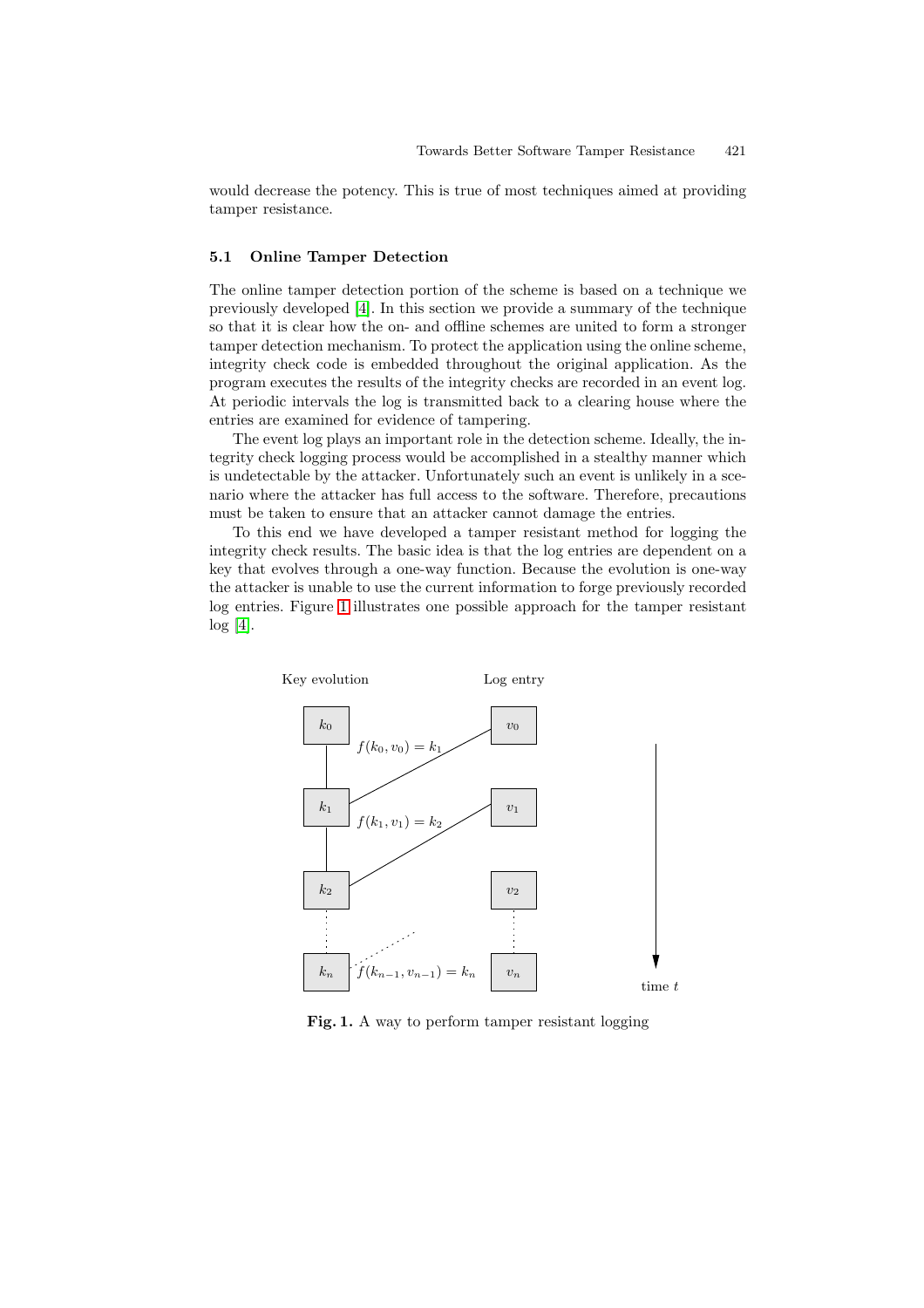To implement the tamper resistant log the one-way function  $f$  uses both the current key  $k_i$  and the current integrity check value  $v_i$  to generate a new key  $k_{i+1}$ .

$$
k_{i+1} = f(k_i, v_i)
$$

Every time a new key is generated, the previous key is destroyed. This limits the information available to the attacker at any one instant. As the program executes the series of integrity check values are recorded. The log together with the last calculated key  $k_n$  are transmitted back to clearing house. If the software is modified some integrity check value  $v_i$  will differ from what is expected. The resulting effect is that the key evolution will be incorrect. When  $k_n$  is transmitted, the key evolution calculated by the clearing house will differ from the submitted value. If the incorrect integrity check value  $v_i$  is not modified in the log, it is clear evidence of the tampering.

The integrity checks can be embedded anywhere in the original application, however, if the points are chosen such that they are encountered along all execution paths only the final key  $k_n$  needs to be transmitted. Using such a placement the clearing house knows the correct value for each integrity check. With this knowledge the clearing house can evolve the key using the initial key. If the submitted key differs from the calculated key tampering has been detected. This option enables a minimal log size.

After verification, if no tampering is detected, the program can proceed as usual and the key will continue to evolve. However, if tampering is detected the clearing house can take appropriate measures, such as warning the user about such activity, blocking future content, or taking legal action.

The online tamper detection scheme has a few limitations. First to detect tampering it is required that the attacker contact the clearing house. This will not occur if the attacker is aware of the tamper detection mechanism. This leaves the attacker with a functioning piece of software and we have not detected the tampering. Additionally, there is the chance the log is forged making it impossible for the clearing house to detect the tampering. The offline scheme addresses these issues to improve the tamper detection capabilities.

#### **5.2 Offline Tamper Detection**

The same key evolving mechanism can be used as a basis for offline tamper detection. The key evolution can be used in controlling program execution and ultimately cause the program to fail. There are a multitude of ways key evolution can be utilized to achieve tamper detection/tamperproofing in software. For example, a key value can be transformed into a valid constant variable that will be used later in the program. If tampering occurs, the key generated will be invalid and the transformation will yield an incorrect value for the constant variable. This will ultimately lead to program failure. Of course, more complex and obfuscated techniques can be designed around key regulated program execution. For example, a more expensive tamperproofing approach is to encrypt portions of the code using a valid key at a particular place in the program. If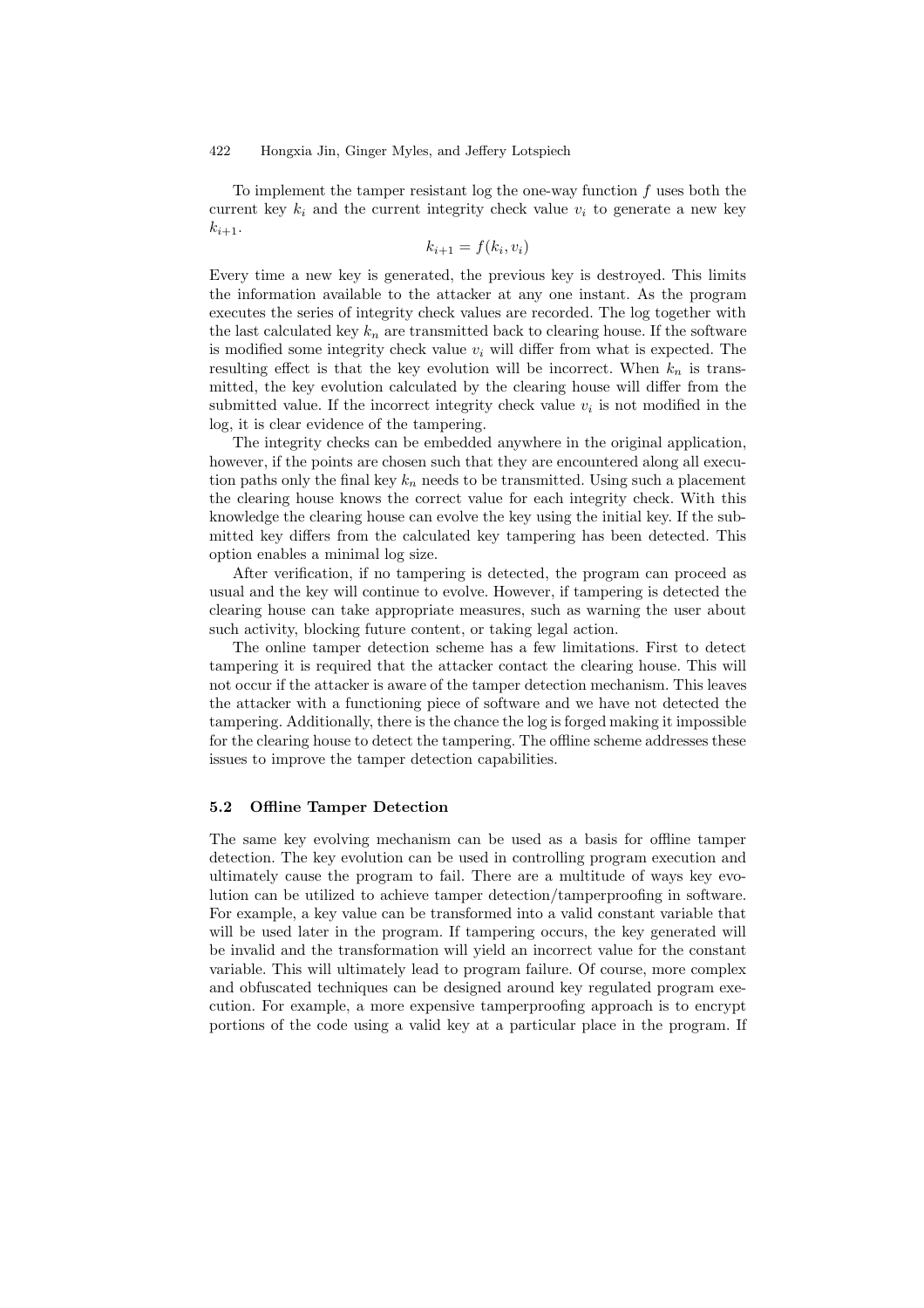tampering occurs an incorrect decryption key is used. We have devised a tamper detection technique which is less costly than the use of encryption but still offers the desired tamper detection benefits. We call this technique *branch-based tamper detection*. The branch-based tamper detection is similar to a software watermarking technique we proposed [\[3\]](#page-13-7). Both schemes use key evolution and a branch function to control execution. However, the watermarking scheme uses the key as the program's fingerprint and the tamper detection scheme uses the key to detect program alterations.

### **5.3 Branch Based Tamper Detection**

The basic idea of the branch-based tamper detection algorithm is centered around the use of a branch function similar to the one proposed by Linn and Debray to disrupt static disassembly of native executables [\[7\]](#page-13-8). The original obfuscation technique converted unconditional branch instructions to a call to a branch function inserted in the program. The sole purpose of the branch function is to transfer the control of execution to the instruction which was the target of the unconditional branch. The branch function can be designed to handle any number of unconditional branches. Figure [2](#page-6-0) illustrates the general idea of the branch function. To increase the versatility of the branch function we have devised an extension which makes it possible to convert conditional branches as well. When this idea is applied to the x86 instruction set all jmp, call, and jcc instructions can be converted to calls to a single branch function. In order to provide tamper detection for the entire application the branch function is enhanced to incorporate an integrity check and key evolution. Multiple integrity check branch functions are incorporated to develop a self-monitoring check system for the entire program.

$$
\begin{array}{ccc}\nj_1: \text{jump } t_1 & j_1: \text{call } b \rightarrow \\
\cdots & j_2: \text{call } t_2 & \longrightarrow \text{if } j_2: \text{call } b \rightarrow \text{branch} \\
\cdots & \cdots & \cdots & \text{function } b & \rightarrow t_2 \\
\vdots & \ddots & \ddots & \vdots \\
j_3: \text{jec } t_3 & j_3: \text{ call } b \rightarrow\n\end{array}
$$

<span id="page-6-0"></span>**Fig. 2.** Branch instructions are converted to a call to a branch function which returns to the instruction which was the target of the branch.

**Enhanced Branch Function** The original branch function was designed simply to transfer execution control to the branch target. In addition to the transfer of control, the *integrity check branch function* (ICBF) incorporates an integrity check and key generation into the target computation. The ICBF performs the following tasks: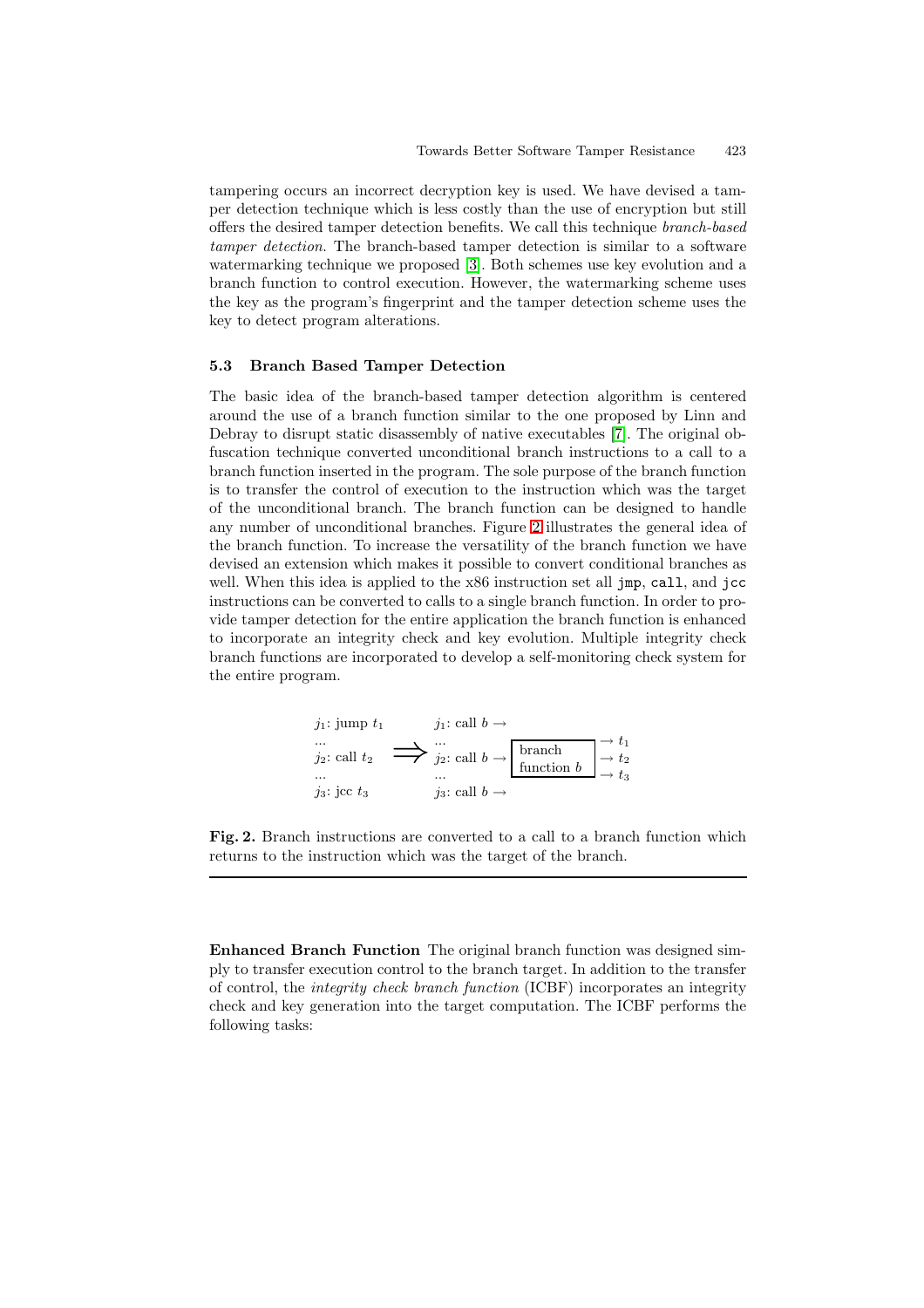- **–** An integrity check producing the value v*i*.
- Computation of the new key  $k_{i+1}$  using  $v_i$  and the current key  $k_i$ ,  $k_{i+1}$  $g(k_i, v_i)$ .
- Identification of the displacement to the target via  $d_{i+1} = T[h(k_{i+1})]$ , where T is a table stored in the data section and h is a hash function.
- $-$  Computation of the return location by adding the displacement  $d_i$  to the return address.

Through the enhancements the ICBFs can provide tamper detection for the entire program.

**Tamper Detection Transformation** The tamper detection mechanism is incorporated into the program by injecting multiple ICBFs into the program and converting a selection of branch instructions to calls to the ICBFs. The transformation occurs in four phases. In the first phase the set of to be converted branches is selected,  $\{b_1, ..., b_n\}$ . Special care must be taken in selecting which branch instructions are converted. The branch instructions used in any given function must reside on a path that will be traversed every time the function executes. Without imposing this constraint an irregular key evolution will occur resulting in an incorrect return location and improper program behavior. In addition, because a new key is generated every time the branch function is executed the branch instructions cannot be part of a non-deterministic loop. The usable set of branches can be identified through data-flow analysis.

In the second phase a mapping is constructed between the set of branches and the ICBFs.

$$
\theta
$$
 : { $b_1$ , ...,  $b_n$ }  $\rightarrow$  {*ICBF*<sub>1</sub>, ..., *ICBF*<sub>k</sub>}

This mapping is then used in phase three when the branches are replaced by calls to the appropriate ICBF. In the final phase the displacement table is constructed. For each branch replaced a mapping is maintained between the calculated value  $k_i$  and the branch, target displacement  $d_i$ .

$$
\phi = \{k_1 \to d_1, ..., k_n \to d_n\}
$$

 $\phi$  is used in this phase to construct the displacement table T. The first step is to construct a hash function such that each value  $k_i$  maps to a unique slot in the table. By using a minimal perfect hash function the table size can be minimized.

$$
h: \{k_1, ..., k_n\} \to \{1, ..., m\}, n \le m
$$

Based on h the table is created and added to the data section of the binary.

$$
T[h(k_i)] = d_i
$$

**Tamper Detection Mechanism Highlights** Through the use of multiple integrity check branch functions a check system can be established which enables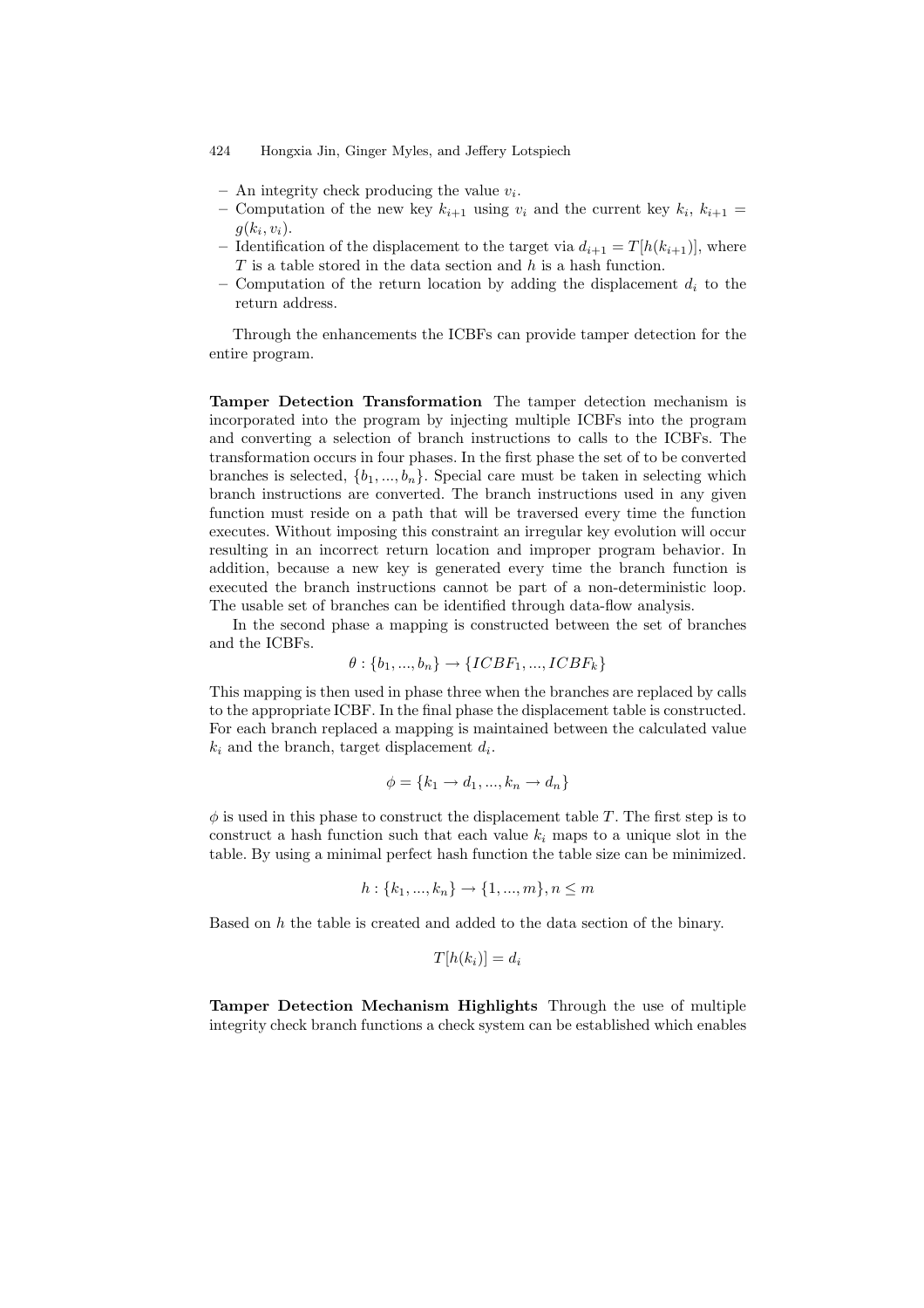self monitoring of the entire program. The check system could be configured such that one integrity check verifies that another has not been modified or removed.

In our scheme the software dynamically detects tampering through the computation of  $k_i$ . If either the key or the integrity check are altered, an incorrect slot in the table will be accessed. Since the slot is wrong, an incorrect displacement will be added to the return address. Upon function return an incorrect instruction will execute eventually leading to program failure which is the desired result for tamper detecting software.

The robustness of many tamper detection techniques suffer because the detection mechanism relies on a comparison between the calculated value and the expected value. This is considered a weaker form of detection since it is often easy for an attacker to remove the check. In the branch-based tamper detection scheme the calculated value is directly used in controlling the execution of the program. Thus eliminating an important vulnerability.

**Strength Enhancing Feature** It is possible to further enhance the strength of the tamper detection algorithm through the use of indirection. Added levels of indirection increase the amount of analysis required by an attacker for program understanding. Further indirection can be incorporated by rerouting all calls to the ICBFs through a single super branch function which transfers execution to the proper branch function.

#### **5.4 Key Protection**

Both of the proposed techniques suffer from the same vulnerability. In each algorithm an initial key is required to begin the key evolution process. In the branch-based technique the same initial key is used each time the program executes. When the online version is used alone the original initial key is not required each time the program executes. Instead the key which was generated last can be used. Without protection for the initial key the additional strength provided through the one-way function is lost.

One such technique is to use an array of cells. Each cell in this array contains the key  $k_0$  encrypted with a valid key that the program could generate during execution. More specifically, the key  $k_0$  is concatenated with a verification string, e.g., "DEADBEEF", and then encrypted with each valid key, including  $k_0$  itself. When the program starts, it first decrypts each encrypted cell. If the last evolved key is valid, then one of the decryptions will show the verification string in the decrypted buffer. The decrypted buffer will also reveal the value of  $k_0$ .

During execution, the key evolves and the new key overrides the old key. If the program crashes because of innocent customer error, the last key it calculates should be valid. Using that valid key the initial key can be obtained from the encrypted cell and the program can be restarted correctly. On the other hand, if the program crashes because of tampering, it will generate an invalid key. Using this invalid key, the decryption of the encrypted cells cannot end up with the correct initial key thus the program cannot restart. In the online protection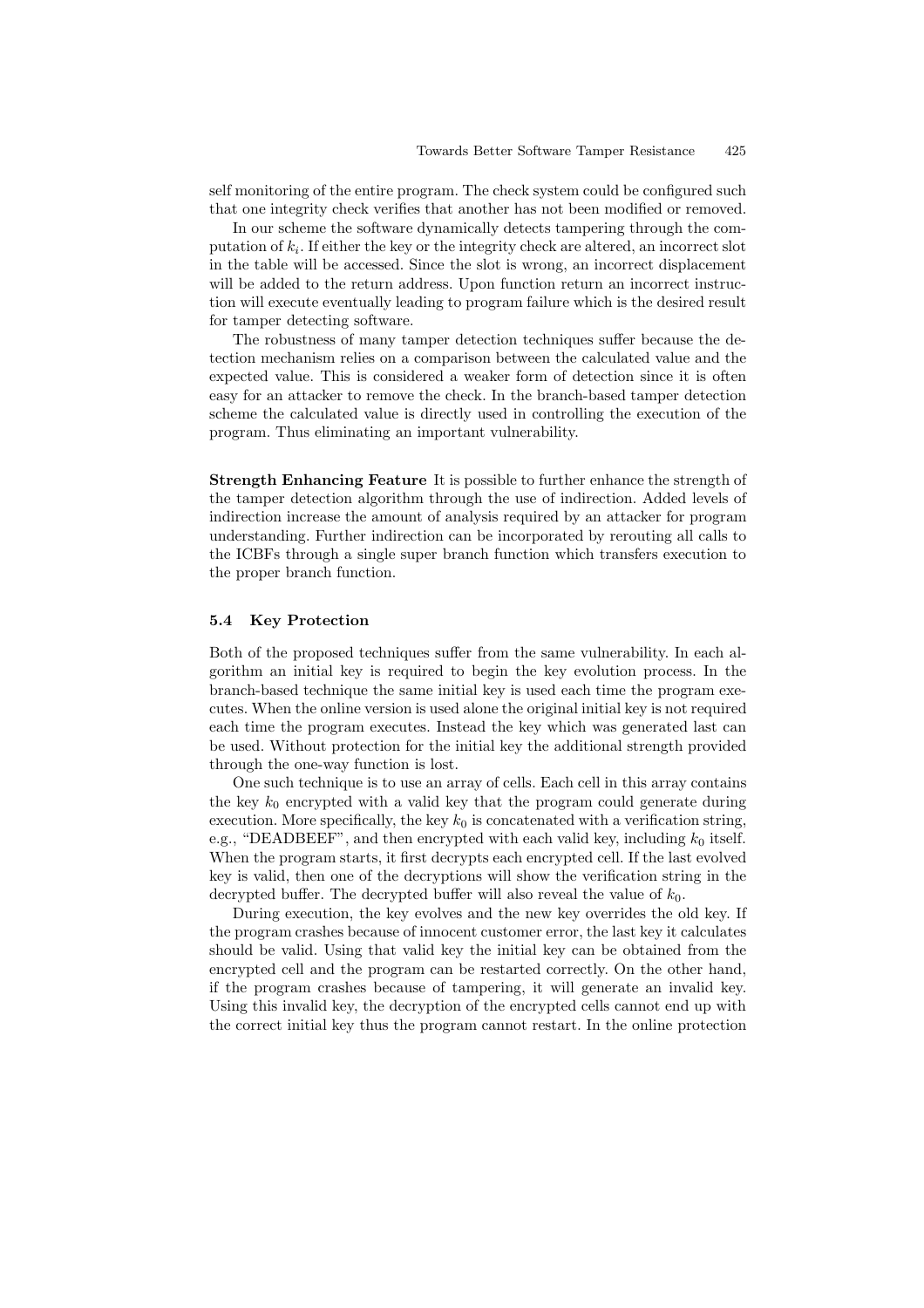mechanism, to solve the problem the user can contact the clearing house. The actions that the clearing house take can vary depending on the business scenario. It can mark the user and pay more attention to this particular user in the future. When the occurrence of the same incidence exceeds some threshold, it becomes more confident that the user is tampering with the software and the user can be disconnected from the service network. Under the offline technique the user is left with non-functioning software.

#### **5.5 Uniting the On- and Offline Techniques**

The strength of a protection scheme can be improved when multiple protection techniques can be tightly coupled. We can improve the tamper detection capabilities by making use of the strengths from both the on and offline versions. The united version will use the branch-based tamper detection as well as the tamper resistant log. Additionally, because periodic connections will be made to the clearing house, the initial key used by the branch-based mechanism can be reset to a new value. This will also require that a patch be applied to update the values in the displacement table. Such a modification will require an attacker to restart any analysis conducted thus far. Of course, because we can choose to weave integrity checks which overlap, it is possible that different integrity checks are triggered for different executions. For example, the updated new key can be used to decide what integrity checks will be triggered. Again, such an update will require an attacker to restart a new analysis.

### **6 Analysis of the Scheme**

The goal of any tamper detection technique is to prevent an adversary from altering or reverse engineering the program. Based on this criteria we have evaluated the robustness of the technique based on its ability to withstand a variety of automated and manual attacks.

One of the most common forms of automated attack is code obfuscation. Through the use of the system of integrity check branch functions a program is able to self-detect semantics-preserving transformations. We applied a variety of transformations to verify that the tamper detection mechanism behaved as expected. In each case the protected application failed to function correctly after the obfuscation had been applied.

A common manual attack is to inspect the code in order to locate and remove a license check. When a program has been protected using branch-based tamper detection, successful removal of the license check requires the attacker to remove the entire tamper detection system. Such an attack requires unravelling the table and replacing all of the calls with the correct branch instruction and displacement, otherwise the alteration will be detected. To unravel the table and determine the correct instruction requires extensive dynamic analysis which in many cases may be prevented by the integrity checks. For example, the use of a debugger could be self-detected and lead to incorrect program behavior. Baring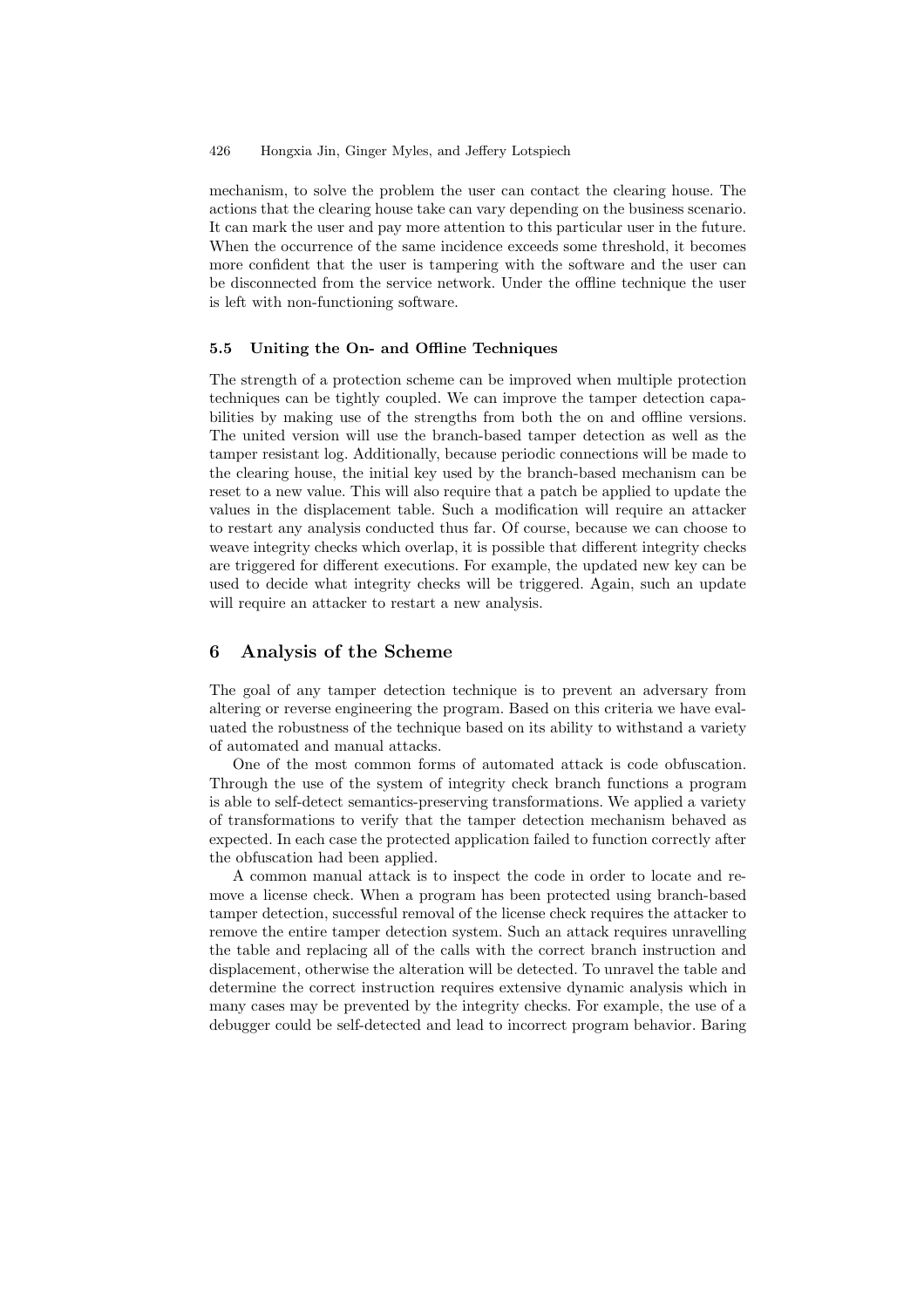the use of a completely secure computing device, guaranteed protection against manual attacks is impossible. All that we can hope is that the analysis required is extensive enough that an attacker finds it too costly.

The robustness against reverse engineering is partially based on the number of converted branches. Since the algorithm requires the branches to be on a deterministic path the number of usable branches is being limited. Through analysis of a variety of different applications, we found a satisfactory number of conditional and unconditional branch instructions. To illustrate Table [1](#page-10-0) shows the total number of branches and the number of usable branches in the SPECint-2000 benchmark applications. By additionally using conditional branches we are able to significantly increase the number of usable branches. While the removal of the tamper detection capabilities is not impossible, the manual analysis required to accomplish the task is extensive.

|        |       | Program Total Branches Usable including Usable excluding |              |
|--------|-------|----------------------------------------------------------|--------------|
|        |       | conditionals                                             | conditionals |
| qzip   | 2843  | 464                                                      | 170          |
| vpr    | 5814  | 1153                                                     | 674          |
| qcc    | 28136 | 4886                                                     | 3056         |
| mcf    | 2028  | 290                                                      | 89           |
| crafty | 3340  | 496                                                      | 178          |
| parser | 5628  | 864                                                      | 522          |
| qap    | 18999 | 1942                                                     | 1027         |
| vortex | 16144 | 3462                                                     | 1049         |
| bzip2  | 2354  | 457                                                      | 211          |
| twolf  | 4397  | 729                                                      | 429          |

<span id="page-10-0"></span>**Table 1.** Total number of branches versus the number of usable branches in the SPECint-2000 benchmark suite applications.

The tamper detection technique also inhibits the adversary's ability to reverse engineer the program. By replacing conditional and unconditional jumps the obvious control flow of the program has been removed. The tamper detection is based on information only available at runtime. This eliminates the use of static analysis tools. In order to completely reverse engineer the program the attacker will have to dynamically analyze the program which will be significantly inhibited by the integrity checks.

In our scheme, the software can be distributed in a traditional manner. If customization at the user level is required the software will be non-functional until the user registers it with the company. At that time a patch file is distributed which will create a fully functional program. The patch will contain the initial key in the form of an array of encrypted cells and the displacement table.

The most crucial attack on a customized application is the collusive attack. This occurs when an adversary obtains multiple differently customized programs and is able to compare them. The branch-based tamper detection scheme is highly resistant to the collusive attack. The only difference between two cus-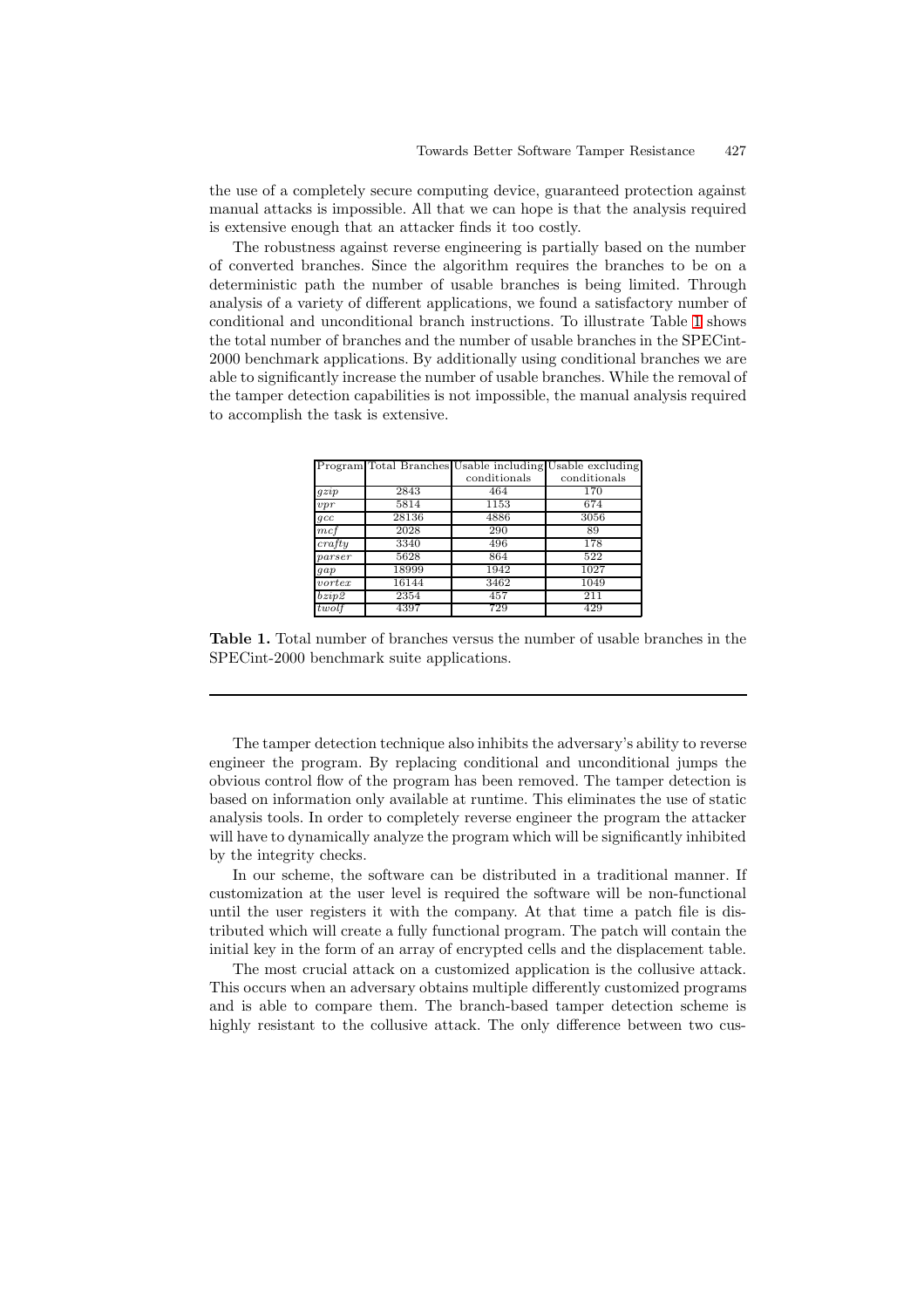tomized programs is the order of the values in the table. Thus, an attacker would have to examine the data section in order to even notice a difference.

The algorithm is still susceptible to dynamic collusive attacks but some of those attacks can be warded off through the use of integrity checks which recognize the use of a debugger and cause the program to fail. In a dynamic attack the only difference the adversary is going to notice is the value of the key that is generated at each stage which will ultimately yield a different table slot. In order for an adversary to launch a successful collusive attack extensive manual analysis will be required to remove the detection mechanism.

The detection and response mechanisms are stealthy. Once the tampering is detected the program will behave improperly and ultimately fail. Even though the detection is immediate, the response is separated and delayed. This increases the stealthiness and makes it difficult for the attacker to identify the point of failure.

### **7 Experimental Results**

It is not hard to imagine that when using our scheme the size of the program will increase and that there will be a degradation in performance. Even though we suggest that it is desirable to apply a variety of tamper detection mechanisms, we have only performed an experimental evaluation on the branch-based technique

We have created a prototype implementation for Windows executable files. The tamper detection capabilities are incorporated by disassembling a statically linked binary, modifying the instructions, and then rewriting the instructions to a new executable file. To evaluate the overhead we used the SPECint-2000 benchmark suite applications. We were unable to use eon and perlbmk because they would not build. Our experiments were run on a 1.8 GHz Pentium 4 System with 512 MB of main memory running Windows XP Professional. The programs were compiled using Microsoft's VisualStudio  $C++6.0$  with optimizations disabled. The execution times reported were obtained through five runs. The highest and lowest values were discarded and the average was computed for the remaining three runs.

As can be seen in Table [2](#page-12-1) very little performance overhead is incurred by the additional calls and integrity checks. The unprotected benchmark application *gcc* did not execute properly on the reference inputs so we were unable to obtain performance information suitable for comparison with the other result. However, when run using the test data no significant slowdown was observed.

The majority of the space cost incurred by the branch-based scheme is based on the size of the integrity check branch functions and the displacement table. Additionally, any difference between the converted branch and the call instruction sizes will contribute to the size of the protected application. Table [3](#page-12-2) shows the effect incorporation of branch-based tamper detection had on the size of the benchmark applications. For most of the applications the size increase was minimal. *gcc* was most significantly impacted but it was also the application in which the greatest number of branches were converted. A technique to minimize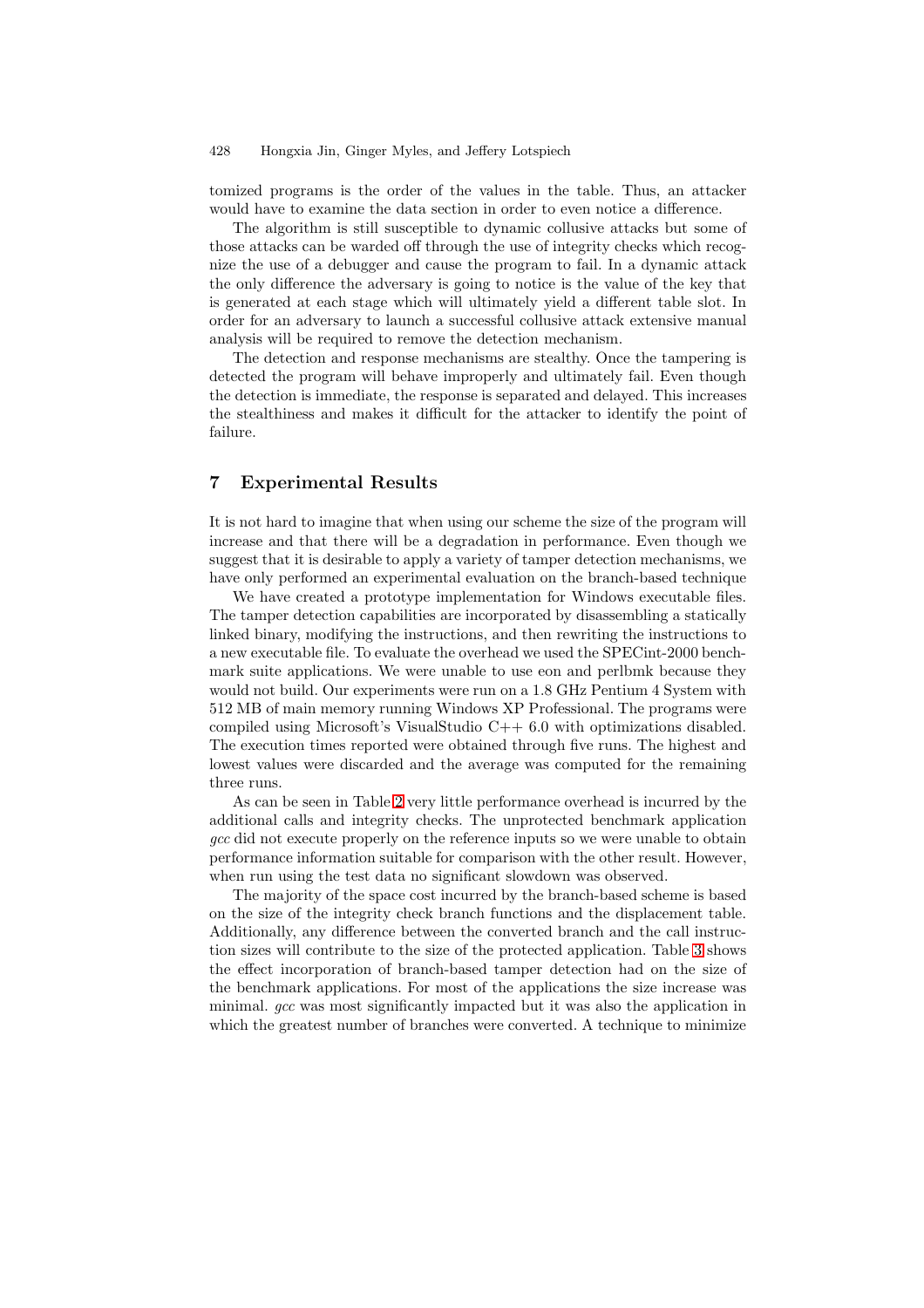|        | Execution Time (sec) |                                     |             |  |
|--------|----------------------|-------------------------------------|-------------|--|
|        |                      | Program Original Protected Slowdown |             |  |
|        | $(T_0)$              | $(T_1)$                             | $(T_1/T_0)$ |  |
| qzp    | 435.52               | 435.52                              | 1.00        |  |
| vpr    | 479.12               | 480.62                              | 1.00        |  |
| mcf    | 563.07               | 562.55                              | 1.00        |  |
| crafty | 326.96               | 326.40                              | 1.00        |  |
| parser | 519.31               | 588.34                              | 1.13        |  |
| gap    | 292.20               | 292.01                              | 1.00        |  |
| vortex | 316.22               | 316.66                              | 1.00        |  |
| bzip2  | 743.18               | 739.82                              | 0.99        |  |
| twolf  | 912.43               | 922.84                              | 1.01        |  |
|        |                      |                                     |             |  |

<span id="page-12-1"></span><span id="page-12-0"></span>**Table 2.** Effect of tamper detection mechanism on execution time.

the size impact is to use a perfect hash function in assigning the slots in the displacement table. Our implementation did not use a perfect hash function thus the results could be improved.

|        | Program Size (KB) |                                     |             |  |
|--------|-------------------|-------------------------------------|-------------|--|
|        |                   | Program Original Protected Increase |             |  |
|        | $(S_0)$           | $(S_1)$                             | $(S_1/S_0)$ |  |
| qzip   | 100               | 104                                 | 1.04        |  |
| vpr    | 212               | 252                                 | 1.19        |  |
| qcc    | $16\overline{08}$ | 2604                                | 1.62        |  |
| mcf    | 64                | 68                                  | 1.06        |  |
| crafty | 316               | 320                                 | 1.01        |  |
| parser | 184               | 188                                 | 1.02        |  |
| gap    | 660               | 780                                 | 1.18        |  |
| vortex | 608               | 660                                 | 1.09        |  |
| bzip2  | 88                | 96                                  | 1.09        |  |
| twolf  | 316               | 332                                 | 1.05        |  |
|        |                   |                                     |             |  |

<span id="page-12-2"></span>**Table 3.** Effect of tamper detection mechanism on program size.

## **8 Conclusion**

In this paper we describe a novel approach to software tamper detection which incorporates both an on and offline techniques to increase robustness. It includes copy-specific customization, obfuscation, and dynamic self-checking. Our technique is an improvement over previous techniques in that the software is able to dynamically self-detect alterations and cause program failure, protecting itself from malicious attacks. The self-validating mechanism embedded in the program can substantially raise the level of tamper resistance against an adversary with static analysis tools even if they have knowledge of our algorithm and some implementation details.